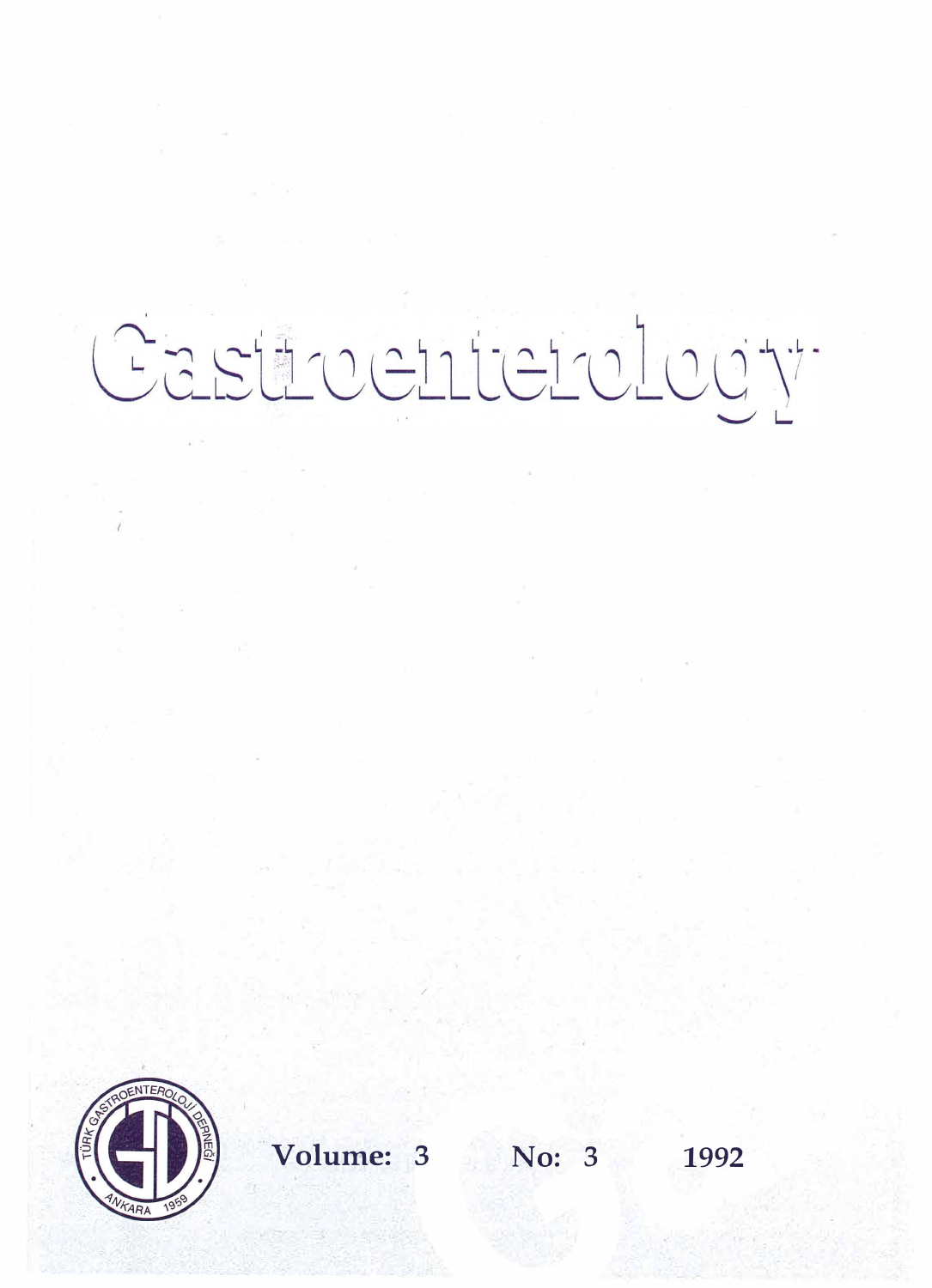

## **Gastroenterology**

## **Editorial Board**

#### **Editors in Chief**

Prof. Dr. Ercüment PALABIYIKOĞLU Prof. Dr. Burhan KAYHAN Prof. Dr. Ali ÖZDEN Doç. Dr. Burhan ŞAHİN

Prof. Dr. Hamdi AKTAN Prof. Dr. Avni AKTUĞ Dr. Kemal ALTAY Doç. Dr. Nusret ARAS Prof. Dr. Naci AYRAL Doç. Dr. Tülay BAKIR Prof. Dr. Nefize BARLAS Prof. Dr. Osman BARLAS Prof. Dr. Uluhan BERK Prof. Dr. Aytekin BESİM Prof. Dr. Nevzat BİLGİN Prof. Dr. Orhan BUMİN Prof. Dr. Fikri CANORUÇ Doç. Dr. Turhan CUMHUR Dr. Naci ÇALIŞ Prof. Dr. Hanefi ÇA VUŞOĞLU Prof. Dr. Salih ÇOLAKOĞLU Prof. Dr. Necib DANİŞOĞLU Dr. Vecihe DANİŞOĞLU Prof. Dr. Halil DEĞERTEKİN Prof. Dr. Sabri DEVECİOĞLU Prof. Dr. İsmail DİNÇ Prof. Dr. Şadan ERASLAN Prof. Dr. Esat ERENOĞLU Prof. Dr. Esat ERSEK Prof. Dr. Atilla ERTAN Dr. Alpaslan GENCER Prof. Dr. Neşet Hayri GÖKOK

Prof. Dr. Aytaç GÖKÖZ Prof. Dr. Ömür GÖNEN Dr. Örsan GÜNÖZ Prof. Dr. Muzaffer GÜRAKAR Prof. Dr. Mehmet HABERAL Dr. Yılmaz KADIOĞLU Prof. Dr. Uğur KANDİLCİ Prof. Dr. Sait KAPICIOĞLU Prof. Dr. Seçkin SARI Prof. Dr. Şükran KARACADAĞ Prof. Dr. Sadun KOŞAY Prof. Dr. Faruk MEMİK Prof. Dr. Ali MENTEŞ Prof. Dr. Leziz ONARAN Dr. M. Şerif ONARAN Prof. Dr. Yılmaz SANAÇ Dr. Bedrettin SELÇUK Prof. Dr. Rauf SEZER Prof. Dr. Nihat SİPAHİ Prof. Dr. Hasan TELATAR Prof. Dr. Ali URAS Prof. Dr. Bedri UZUNALİMOĞLU Prof. Dr. Özden UZUNALİMOĞLU Doç. Dr. Gülbin ÜNSAL Prof. Dr. Süleyman YALÇIN Doç. Dr. Sefa YILDIRIM Prof. Dr. İsmet YILMAZER

**Correspondence Address : Assoc. Prof. Burhan Şahin M.D. Production : BAYT Co. (9-4) 431 30 62 Print**  Nurol Printing (9-4) 433 32 24-25 Yüksek İhtisas Hospital, Ankara-TURKEY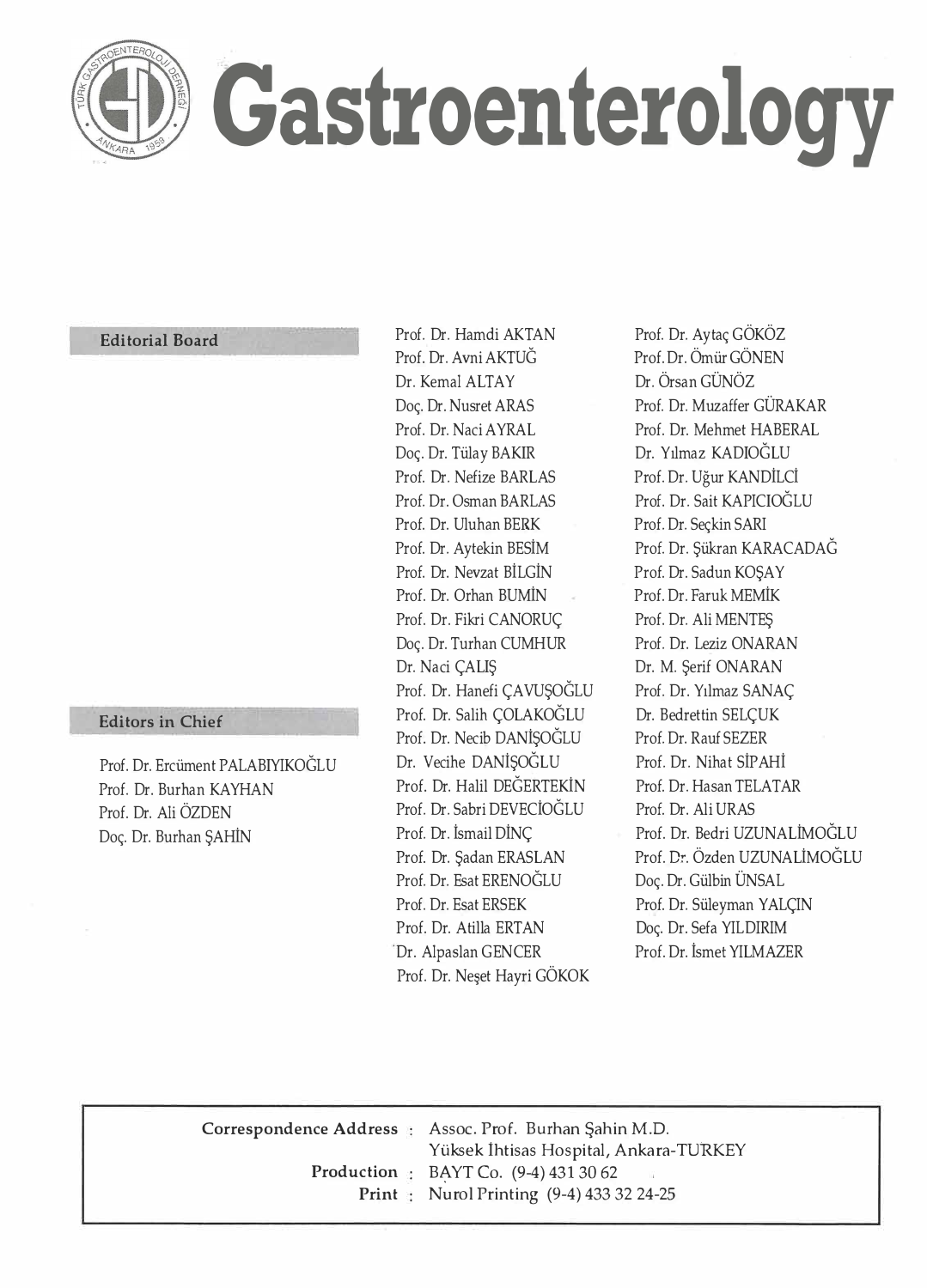

## *CONTENTS*

| <b>Prevalence of Lactase Deficiency in Turkey</b>                                                                                                                                                                                                          |  |
|------------------------------------------------------------------------------------------------------------------------------------------------------------------------------------------------------------------------------------------------------------|--|
| The Results of Liver Transplantation in Turkey<br>Mehmet HABERAL, Hasan TELATAR, Nebil BÜYÜHPAMUKÇU, Halis ŞİMŞEK,<br>Burhan KAYHAN, Gülnaz ARSLAN, Nevzat BILGIN, Enver EKICI, Bedri UZUNALIMOĞLU,                                                        |  |
| Segmental Living Liver Transplantation as An Alternative Method<br>Mehmet HABERAL, Nebil BÜYÜFPAMUKÇU, Hasan TELATAR, Nevzat BİLGİN, Gülnaz ARSLAN, Halis ŞİMŞEK,<br>Enver EKICI, Mualla KARAMEHMETOĞLU, Aytekin BESİM, Bedri UZUNALİMOĞLU, Burhan KAYHAN, |  |
| Zinc Status and Oral Zinc Tolerance Test in Alcoholic and Non-Alcoholic Cirrhosis                                                                                                                                                                          |  |
| Effect of Somatostatin Analogue (SMS 201-995) Administration on<br>Portal Blood Flow in Patients with Liver Cirrhosis                                                                                                                                      |  |
| The Role of HCV in The Etiology of Liver Cirrhosis in Southeast Turkey                                                                                                                                                                                     |  |
| Interferon Treatment in Chronic Hepatitis C<br>Özden UZUNALIMOĞLU, Ömer DÖNDERICI, Selim KARAYALÇIN, Ali ÖZDEN, Negüz SÜMER,                                                                                                                               |  |
| Effect of Nitroglycerin Administration on Portal Blood Flow in Patient with Liver Cirrhosis                                                                                                                                                                |  |
| The Natural History of Esophageal Varices and Effecting Factors                                                                                                                                                                                            |  |
| Effect of Metoclopramide on Portal Blood Flow in Patients with Liver Cirrhosis                                                                                                                                                                             |  |
| Use of Plasminogen Activator Inhibitor-2 in Hepatocellular Carcinoma and<br><b>Metastatic Tumors of The Liver</b><br>Esin ÖZYILKAN, Halis ŞIMŞEK, Oktay ÖZDEMİR, Bülent SİVRİ, Şerafettin KİRAZLI,                                                         |  |
| The Relationship Between Vagotomy and Urine Acid Output<br>M. Mahir ÖZMEN, Mükerrem CETE, Süleyman HENGIRMEN, Yılmaz KADIOĞLU,                                                                                                                             |  |
| The Effect of Single Dose H2-Receptor Antagonist (Cimetidine) on Rat's Hepatic Blood Flow                                                                                                                                                                  |  |
| Budd Chiari Syndrome with Emphasis on Space Occupying Lesion in The Liver: Analysis 30 Cases<br>Yusuf BAYRAKTAR, Ferhun BALKANCI, Emin KANSU, Burhan KAYHAN, Serap ASLAN,                                                                                  |  |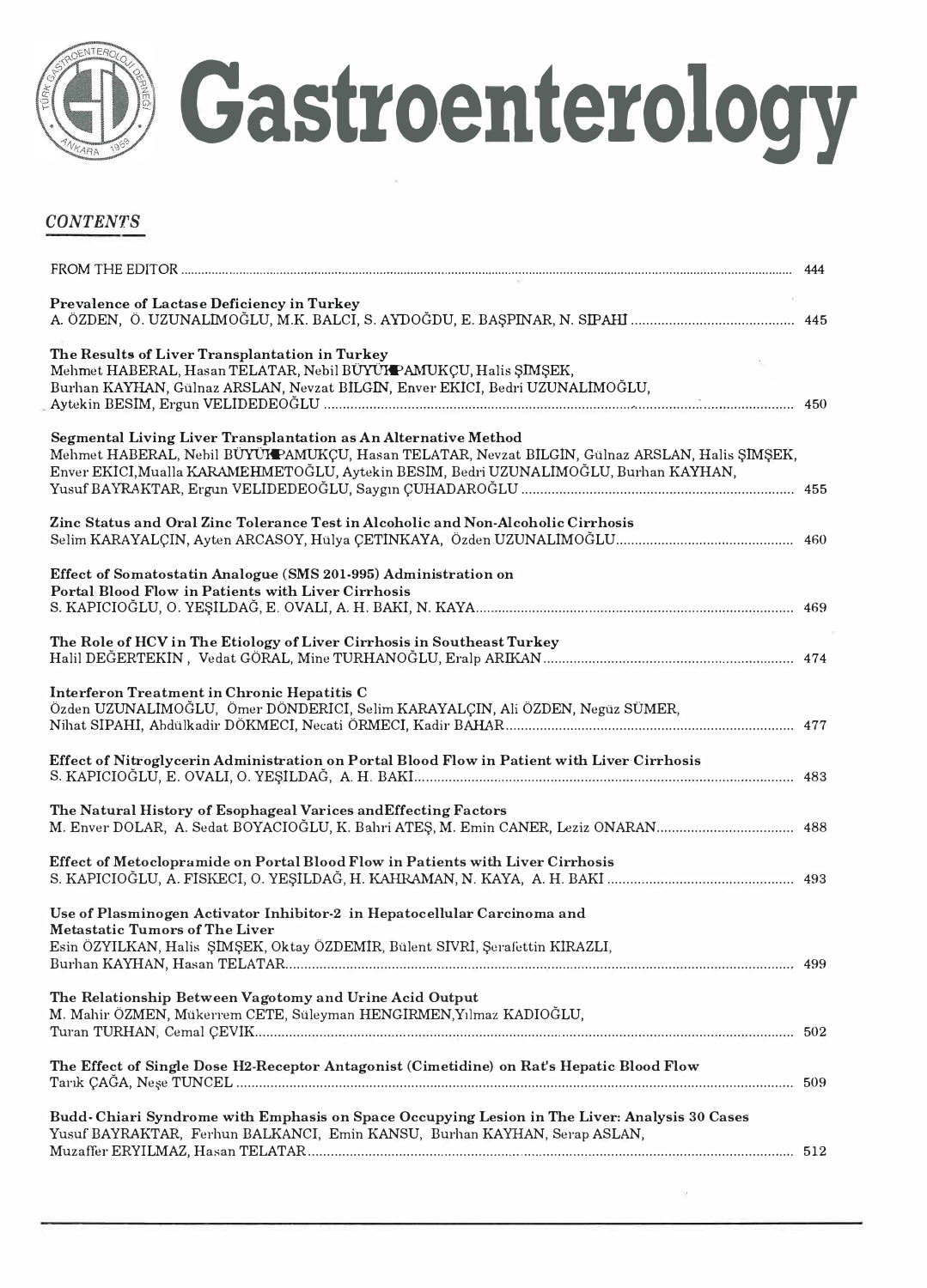

## *CONTENTS*

| Wilson's Disease: Analysis of 10 Cases and The Need for Liver Transplantation<br>Yusuf BAYRAKTAR, Gürol ÖKSÜZOĞLU, Burhan KAYHAN, Serap ARSLAN,                                                                                        |     |
|----------------------------------------------------------------------------------------------------------------------------------------------------------------------------------------------------------------------------------------|-----|
| Percutaneous Transhepatic Embolization of Esophageal Varices Combined with Chronic Embolization of<br>Splenic Artery in Bleeding Esophageal and Gastric Varices                                                                        |     |
| Portal Hypertansive Gastropathy and Helicobacter Pylori: An Endoscopic and Histopathologic Study<br>Ülkü SARITAŞ, Korel YALMAN, Uğur YILMAZ, Mehmet KARAHAN,                                                                           |     |
| The Value of Diagnostic Laparoscopy in Gastroenterology (Due to 3000 cases)<br>Atilla ÖKTEN, Süleyman YALÇIN, Güngör BOZTAŞ, Oktay YEĞINSÜ, Sadakat ÖZDİL,                                                                             |     |
| Self-Expanding Metallic Stents: Application and<br>Long Term Follow-Up in Patients with Malignant and Benign Obstructive Jaundice<br>Turhan CUMHUR, Tülay ÖLÇER, A. Sedat BOYACIOĞLU,                                                  |     |
| Application of Interventional Radiological Methods in Buddchiari Syndrome Caused by<br>Liver Hydatid Cyst Obstructing Inferior Vena Cava<br>T. CUMHUR, M. CUMHUR, T. ÖLÇER, A. MAVIŞ, E. ÖZDEMIR, O. TAŞDEMIR, B. ŞAHIN, C. ÇEKEN  543 |     |
| <b>Endoscopic Treatment of Bronchobiliary Fistula</b><br>Burhan ŞAHIN, Fatih HILMİOĞLU, Uğur YILMAZ, M. Enver DOLAR, Çağlar BAYSAL, Turhan CUMHUR  549                                                                                 |     |
| Bile Duct Varices 'Pseudo-Cholangiocarcinoma Sign" in Portal Hypertention<br>Due to Cavernous Transformation of The Portal Vein<br>Yusuf BAYRAKTAR, Ferhun BALKANCI, Serap ARSLAN, Burhan KAYHAN, Hasan TELATAR 556                    |     |
| Upper Gastrointestinal Fiberoptic Endoscopic Experience in Turkey<br>K. Bahri ATEŞ, A. Remzi DALAY, Sedat BOYACIOĞLU,                                                                                                                  |     |
| Early Successful Pregnancy in Wilson Cirrhosis<br>Mehmet HABERAL, Hasan TELATAR, Nebil BÜYÜKPAMUKÇU, Nevzat BILGIN, Halis ŞIMŞEK,<br>Ergun VELIDEDEOĞLU, Saygın ÇUHADAROĞLU, Burhan KAYHAN, Yusuf BAYRAKTAR, Tekin DURUKAN  566        |     |
| Endoscopic Balloon Dilation as Treatment of Gastric Outlet Obstruction Secondary Peptic Ulcer Disease                                                                                                                                  |     |
| Endoscopic Abdomino-Perineal Resection of the Rectum (A Case Report)                                                                                                                                                                   | 571 |
| Basis of The Isobaric Enteral Perfusions in Generalized Peritonitis                                                                                                                                                                    |     |
| Choledochoscopic Electrohydraulic Lithotripsy in Hepatolithiasis                                                                                                                                                                       |     |
| Endoscopic Features of Esophageal Varices According to Japanese Description in Cirrhosis<br>Vedat GÖRAL, Halil DEĞERTEKIN, Fikri CANORUÇ, Kemal YILDIZ, Ender ÇOLAKOĞLU 580                                                            |     |